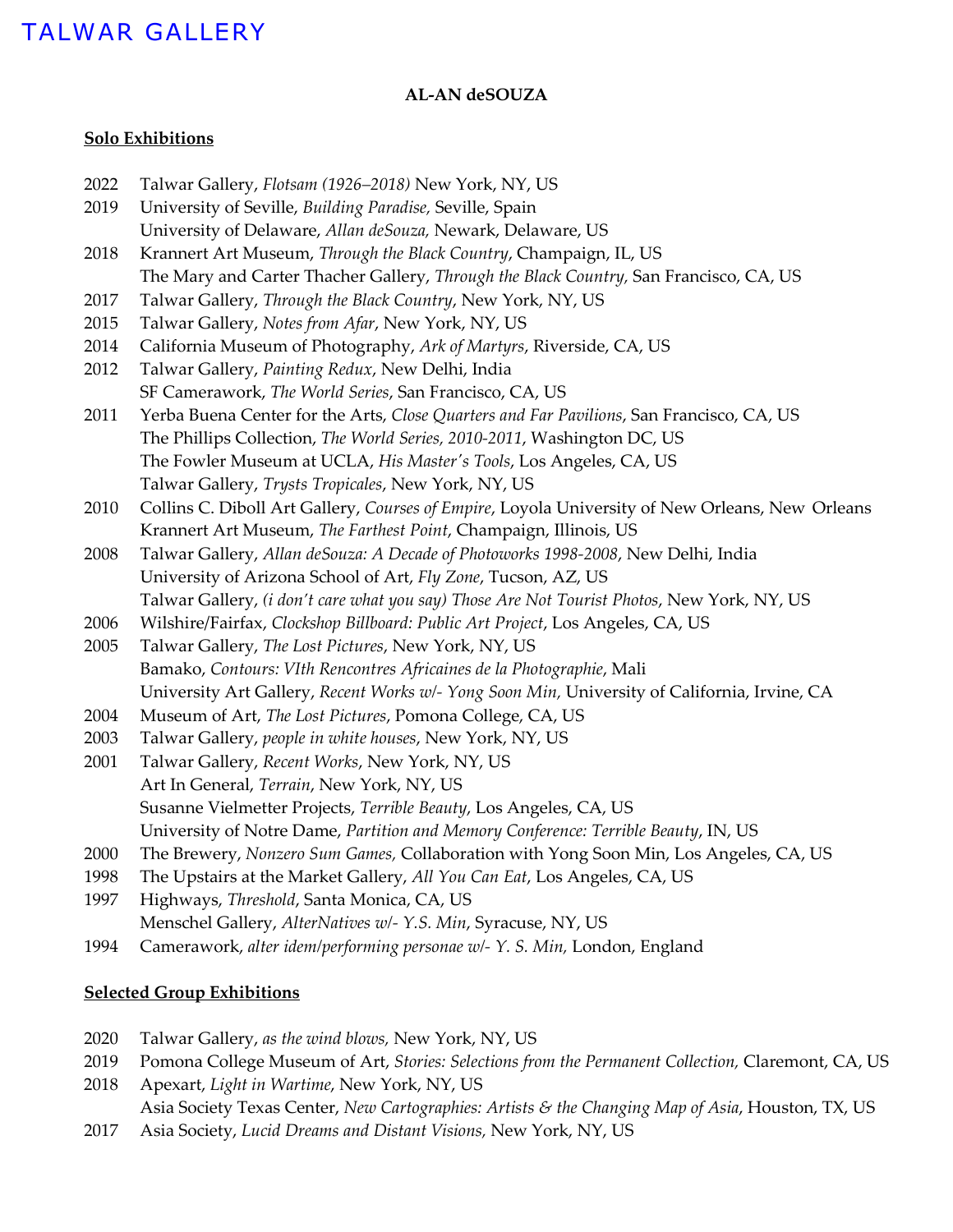| 2016 | Van Every/Smith Museum Galleries, Contents Under Pressure, Davidson, NC, US                  |
|------|----------------------------------------------------------------------------------------------|
| 2015 | The Phillips Collection, Intersections @ 5, Washington DC, US                                |
|      | Blaffer Art Museum, Time/Image, Houston, TX, US and travel to                                |
|      | Krannert Art Museum, Champaign, IL, US                                                       |
| 2013 | Smithsonian Institution National Museum of African Art, Earth Matters, Washington, DC, US    |
|      | and travel to                                                                                |
|      | Fowler Museum, Los Angeles, CA, US                                                           |
|      | Apexart, Heterotopia, Marfa, TX, US                                                          |
|      | Charles Allis and Villa Terrace Art Museums, Chasing Horizons, Milwaukee, WI, US             |
| 2011 | Paris Photo, works from the Walther Collection exhibition, Events of the Self, Paris, France |
|      | Performance Art Institute, Keeping An Eye On Surveillance, San Francisco, CA                 |
| 2010 | The Marianna Kistler Beach Museum, Material Evidence, Manhattan, KS, US                      |
|      | Walther Collection, Events of the Self: Portraiture and Social Identity, Neu-Ulm, Germany    |
|      | Pompidou Centre, Dreamlands, Paris, France                                                   |
| 2008 | 3rd Guangzhou Triennial, China w/- Yong Soon Min, China                                      |
|      | MYDADA, 7 <sup>th</sup> Gwangju Biennale, as part of collective, South Korea                 |
|      | Belltable Arts Centre, OPEN/INVITED e v + a 2008, Too Early for Vacation, Limerick, Ireland  |
|      | Galeria Arsenal, Emergency Biennale, Bialystok, Poland                                       |
|      | SNAP Judgments, Stedelijk Museum, Amsterdam, the Netherlands and travel to                   |
|      | Memphis Brooks Museum of Art, Memphis, TN, US                                                |
|      | Museo Tamayo Arte Contemporáneo, Mexico City, Mexico                                         |
| 2007 | National Museum of Contemporary Art, Korea                                                   |
|      | Mattress Factory, Double Consciousness, Pittsburgh, PA, US                                   |
|      | Chicago Cultural Center, Lasting Foundations, IL, US and travel to                           |
|      | National Building Museum, Washington, DC, US                                                 |
|      | Museum of the African Diaspora, Lens on Life: From Bamako to SF, San Francisco, CA           |
| 2006 | International Center for Photography, SNAP Judgements, New York, NY, US and travel to        |
|      | Memphis Brooks Museum of Art, Memphis, TN, US                                                |
|      | Museo Tamayo Arte Contemporáneo, Mexico City, Mexico                                         |
|      | National Gallery of Canada, Ontario, Canada                                                  |
|      | Stedelijk Museum, Amsterdam, Netherlands                                                     |
|      | Two Rooms Gallery, The Arrival, Auckland, New Zealand                                        |
|      | Biennale of the Canaries, Canary Islands                                                     |
|      | REDCat Gallery, An Image Bank for Everyday Revolutionary Life, Los Angeles, CA               |
|      | European Centre for Contemporary Art, Another World, La Centrale Electrique, Brussels,       |
|      | Belgium                                                                                      |
| 2005 | Talwar Gallery, desi(re), New York, NY, US                                                   |
|      | Courtyard Gallery, Lasting Foundations: The Art of Architecture in Africa, New York, NY,     |
|      | Centro Cultural Tijuana, CorteFusión: Fotografía manipulada de Tijuana y LÁ, Mexico          |
| 2004 | Philadelphia Museum of Art, Long Steps Never Broke a Back, PA, US                            |
|      | William Benton Museum of Art, Masala: Diversity and Democracy in South Asian Art, Storrs     |
|      | Mansfield, CT, US                                                                            |
|      | 18 <sup>th</sup> Street Gallery, Prism, Santa Monica, CA, US                                 |
|      | Philadelphia Museum of Art, African Art, African Voices, PA, US                              |
|      | Art in General, Priority, New York, NY, US                                                   |
|      | Museum Kunst Palast, Africa Remix, Dusseldorf, Germany and travel to                         |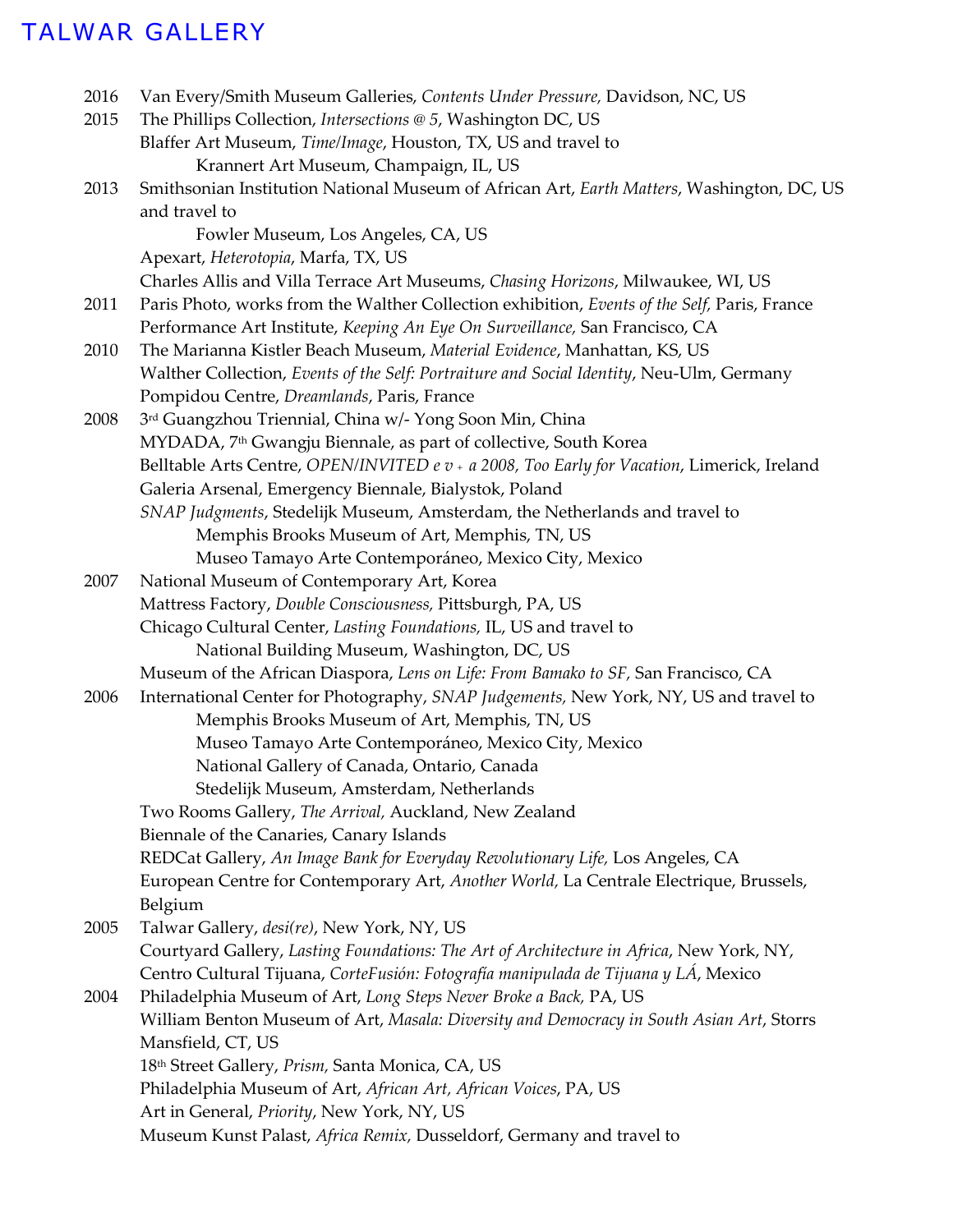|      | Hayward Gallery, London, England                                                              |
|------|-----------------------------------------------------------------------------------------------|
|      | Pompidou Centre, Paris, France                                                                |
|      | Mori Art Museum, Tokyo, Japan                                                                 |
|      | Moderna Museet, Stockholm, Sweden                                                             |
|      | Johannesburg Art Gallery, South Africa                                                        |
| 2003 | San Jose Museum of Art, Un/Familiar Territory, San Jose, CA, US                               |
|      | Contemporary Art Museum, Unnaturally, University of South Florida, Tampa, FL, US              |
|      | Museum of African Art, Looking Both Ways, New York, NY and travel to                          |
|      | Museum of the African Diaspora, San Francisco, CA, US                                         |
|      | Museum Calouste Gulbenkian, Lisbon, Portugal                                                  |
|      | Cranbrook Art Museum, Bloomfield Hills, MI, US                                                |
|      | Peabody Essex Museum, Salem, MA, US                                                           |
| 2002 | Fisher Gallery, Global Address, University of Southern California, Los Angeles, CA, US        |
|      | Concept by Jochen Gerz Braunschweig School of Art, The Anthology of Art, Germany              |
|      | India Habitat Centre, Borderless Terrain, New Delhi, India                                    |
|      |                                                                                               |
|      | Cherrydelosreyes, Dermatone, Los Angeles, CA, US                                              |
| 2001 | Irvine Fine Arts Center, Phigment, CA, US                                                     |
|      | India Center of Art and Culture, Home and The World, New York, NY, US                         |
| 2000 | Rosamund Felsen Gallery, Cosmic Dermis, Los Angeles, CA, US                                   |
|      | The Freud Centre, Imaging the Wunderboard, London Biennale, London, England                   |
|      | Castle Gallery, NY: ID/Y2K, The College of New Rochelle, NY, US                               |
|      | Baum Gallery, AR: Contemporary Art and Identity, Conway, AR, US                               |
| 1999 | Camerawork, Body/Language, San Francisco, CA, US                                              |
|      | The School of the Art Institute of Chicago, Not On Any Map, Betty Rymer Gallery, IL, US       |
|      | Barnsdall Art Gallery, The Mourning After, Los Angeles, CA, US                                |
|      | Black Paint Studio, Dia*sperse, Toronto, Canada                                               |
| 1998 | Galeria da Mitra, Where I am, Lisbon, Portugal                                                |
|      | New Museum, Urban Encounters, New York, NY, US                                                |
| 1997 | The Photographers Gallery, Translocations, London, England and travel to                      |
|      | City University, New York, NY, US                                                             |
|      | Studio Museum, Transforming the Crown, Harlem, NY, US                                         |
|      | The Queens Museum, Out of India, Queens, NY, US                                               |
| 1996 | American Photography Institute, National Graduate Photography, New York, NY, US               |
|      | Bronx Museum of the Arts, AIM Benefit, Bronx, NY, US                                          |
|      | University of California Irvine Gallery, Terminals, Curated by Connie Samaras, CA, US         |
| 1994 | Houston Center for Photography, Picturing Asia America, TX, US                                |
|      | Bronx Museum of the Arts, Beyond the Borders, Bronx, NY, US                                   |
| 1993 | Bronx Museum of the Arts, AIM Show, Bronx, NY, US                                             |
|      | Whitney Museum, Whitney Biennial, Video collaboration with Yong Soon Min, included in Shu Lea |
|      | Chang's installation, "Those Fluttering Objects of Desire", New York, NY, US                  |
| 1992 | Walsall Art Gallery, Realms of Glory, Walsall, England                                        |
|      | Exit Art, Those Fluttering Objects of Desire, collaboration with Yong Soon Min, New York, NY  |
| 1991 | Art In General, Artists Engulfed Against War, New York, NY, US                                |
|      | Grey Art Gallery, Interrogating Identity, New York, NY, US                                    |
| 1990 | Castle Museum, Let the Canvas Come to Life With Dark Faces, Nottingham, England               |
|      | Ikon Gallery, Ecstatic Antibodies, Birmingham, United Kingdom and travel to                   |
|      |                                                                                               |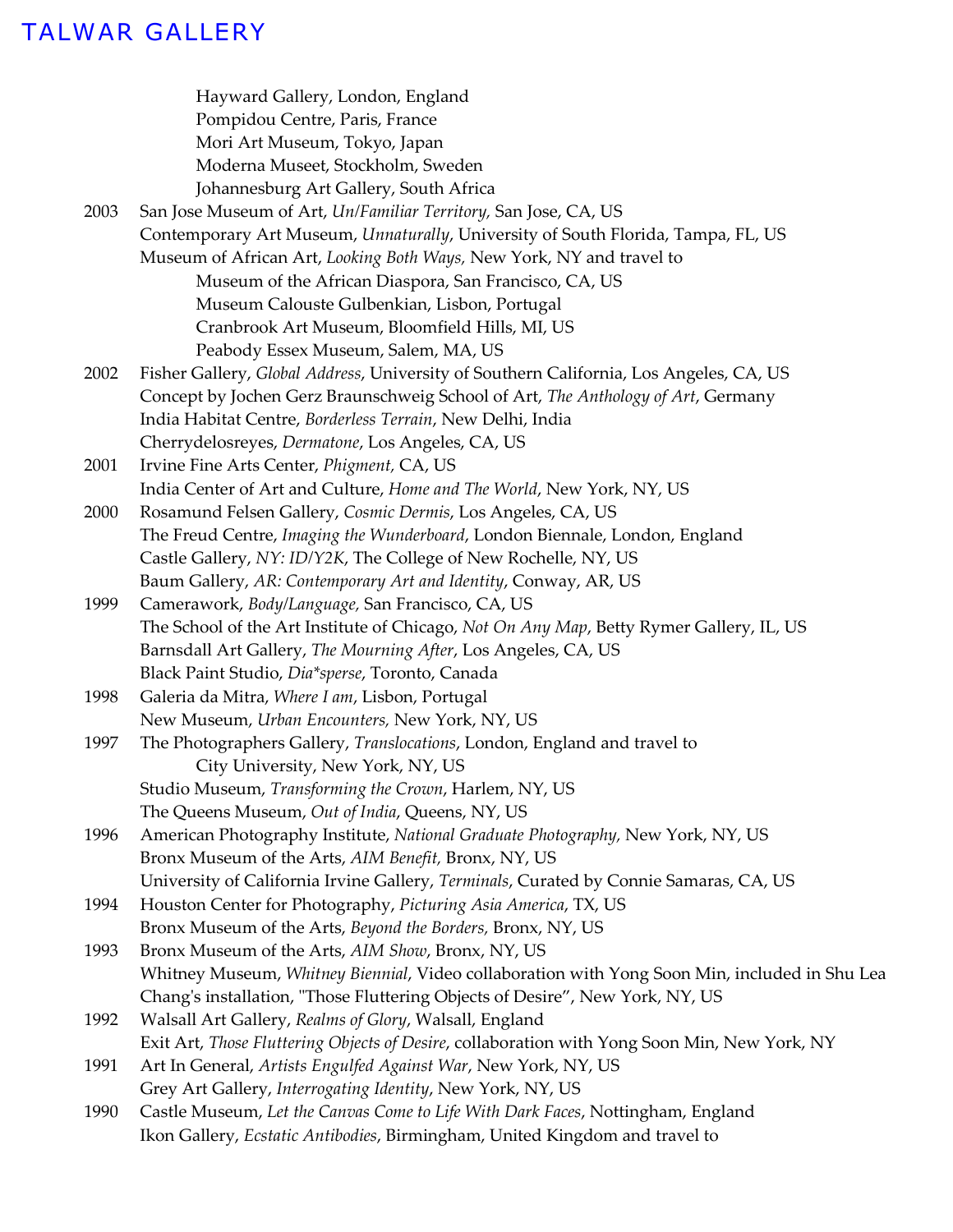Chapter Arts, Cardiff, United Kingdom

- 1989 Leeds City Gallery, *Fabled Territories*, England and travel to
	- Vancouver Art Gallery, Canada
	- National Museum of Havana, *Third Havana Biennale*, Cuba
- 1988 Chisenhale Gallery, *The Essential Black Art*, London, England and travel to Gardner Arts, Brighton, England
- 1987 Whitechapel Gallery, *Whitechapel Open*, London, England

### **Performances and Lectures**

2020 Institute for South Asia Studies, University of California, *Crisis and Creativity: Artists Speak Series,* Berkeley, CA, US

Smithsonian American Art Museum, *Closer Look at African American Artists in SAAM's Collection,*  Washington, DC, US

2019 The Graduate Center, *Thinking Art: Allan deSouza in Conversation with Ugochukwu-Smooth Nzewi,*  New York, NY, US Curatorial Research Bureau at Yerba Buena Center for the Arts, *How Art Can Be Thought: A*

*Handbook for Change,* San Francisco, CA, US

- 2018 Asia Society Texas Center, *Artist Talk: Allan deSouza,* Houston, TX, US University of California, *How Art Can be Thought: A Handbook for Change,* Berkley, CA, US Krannert Art Museum, *Artist Talk – Through the Black Country: Body Doubles and Fictive Presence,*  Champaign, IL, US
- 2016 Richmond Art Center, *Explaining Pictures to Dead Air,* Richmond, CA, US
- 2013 Former West at Haus der Kulturen der Welt, *Charting Manywhere,* Berlin, Germany
- 2009 University of North Carolina, *Bodies in Transit*, Chapel Hill, NC, US Smithsonian Institution National Museum of African Art, *Migratory Paths*, Washington, DC, US
- 2008 Harvard University, *New Geographies in Contemporary Art*, conference presentation, Flyboy, Boston, MA, US
- 2007 Pacific Film Archive, *Two Gurus in Drag*, video screening, Berkeley, CA, US
- 2006 School of the Art Institute of Chicago, *ReDo* (Allison Knowles), with Faith Wilding, US
- 2005 Music DVD, *Danço-te*, a project by Bia Gayotto
- 2004 SsamzieSpace, *X*, Seoul, South Korea
- 2003 Oboro Gallery, *Will \*\*\*\* for Peace*, collab. w/- Y.S. Min, Montreal, Canada
- 2002 Mezzanine Gallery, W*ill \*\*\*\* for Peace*, collab. w/-Y.S. Min, University of Minneapolis, US
- 1998 Outdoors, *Tress/Pass*, collab. w/- Y.S. Min, between Paris and Madrid

### **Publications**

- 2020 *Ark of Martyrs,* Wolfman Books / Sming Sming Books
- 2018 *How Art Can be Thought: A Handbook for Change,* Duke University Press

### **Awards**

2008 Getty Fellowship Award in Visual Arts